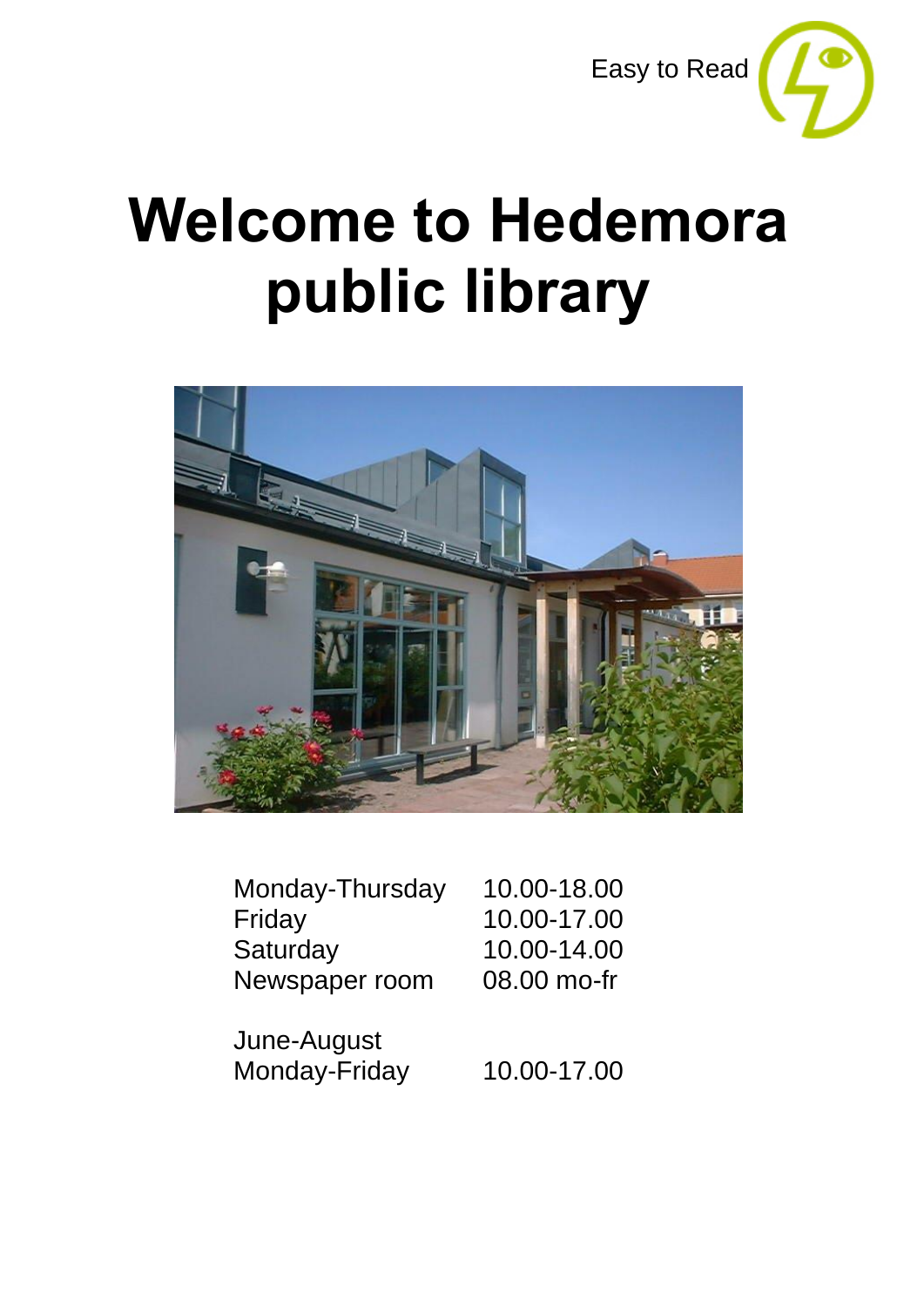### **Library card**

- Borrowing is free of charge.
- You need a library card to borrow from the library.
- You need to show an identification to get a library card.
- If you lose your library card tell the library staff.



#### **Loan period**

- The normal loan period is four weeks.
- Films, CD's, magazines are loaned for a shorter period.

#### **Charges**

- 5 printouts/copies are free
- Printouts/copies addition to that, cost 2-8 :-/page
- Loss of library card 10:-
- If you destroy or lose borrowed material you have to pay for it. (applies to borrowers over 18 years of age)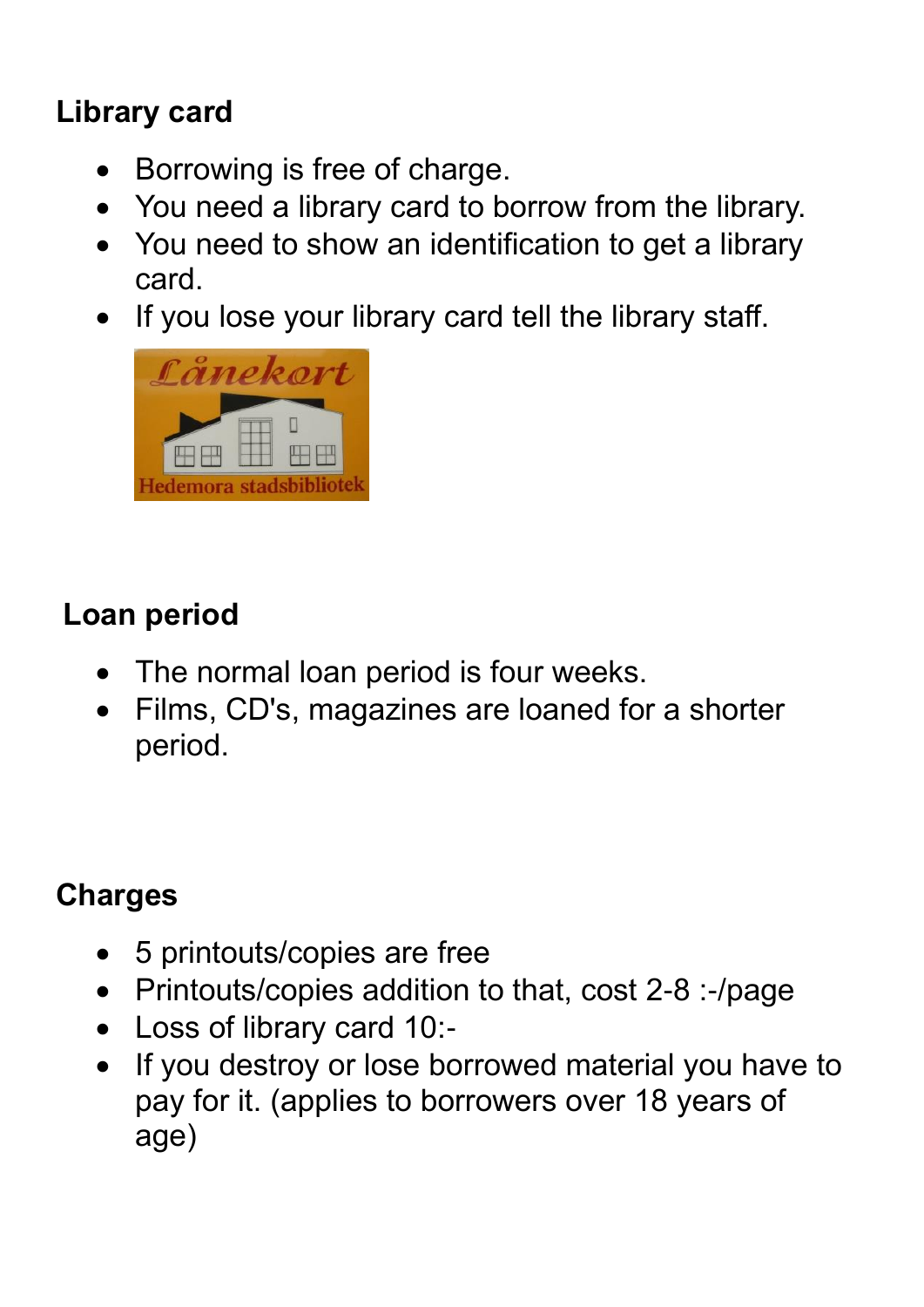#### **Reservation of computers**

- The library has three computers with Internet.
- You reserve time with your library card at the information desk.
- You can sit by the computer maximum 60 minutes a day.
- If you are 10 minutes late you lose your time by the computer.
- You are not allowed to search for pornographic or illegally material. If you do that we can deny you to use the computer.



#### **Wireless Internet Access (Wi-Fi)**

- Turn on Wi-Fi.
- Select the network Hedemora-Guest.
- Enter the required information and click Register.
- Login.